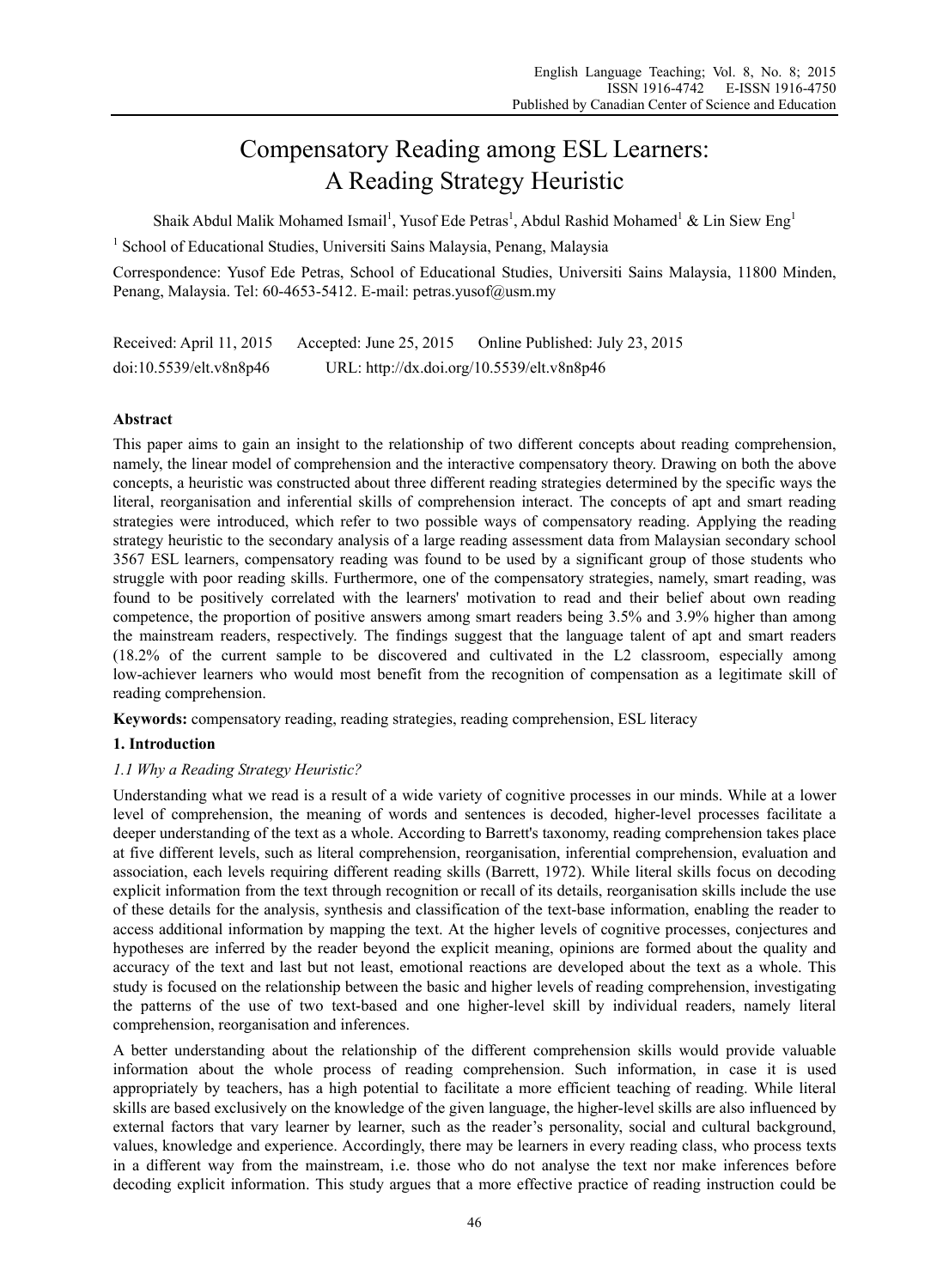achieved if teachers recognise the different strategies of comprehension among their students, and reflect on these differences during the process of teaching and learning. Hence, we aimed to develop a heuristic to facilitate the recognition of the compensatory reading strategies in the reading instruction, and test it on a large sample of Malaysian ESL learners.

#### *1.2 The Relationship between the Different Levels of Reading Comprehension*

Literal comprehension is based on the grammatical and vocabulary knowledge of the reader. At the same time, reorganisation cannot take place without the use of analytic skills (Pressley et al., 1992), while successful inferential comprehension requires the use of cognitive skills by the reader (Plummer, 1988). Regarding the relationship between literal and inferential comprehension, it has long been proven that an interface exists between the two skills (Afflerbach, 2008; Pettit & Cockriel, 1974; Sanford, 2002). Indeed, a certain level of literal understanding provides an essential basis for the analytical and cognitive activities that facilitate a higher level of comprehension. Various studies provide evidence that inexperienced readers tend to be more bound to the text, getting stuck at the decoding of individual words, what applies to both native (Cunningham & Stanovich, 2001; Singer, Harkness, & Stewart, 1997) and non-native readers (Bernhardt, 2003; Carrell & Wise, 1998; Horiba, 1996). In accordance with the above findings, Fitzgerald (1995) found that the gap between native and non-native readers in the use of cognitive skills is closing at higher levels of L2 (non-native language) proficiency.

Based on broad evidence supported among others by the findings mentioned above, a linear model of comprehension is assumed by most of the theories that explain the process of reading (Nassaji, 2007). According to this view, decoding explicit information and obtaining a text-based understanding are prerequisites of any knowledge-based interpretation. Other studies, however, argue that the linear model often fails to explain how comprehension takes place in reality: on the one hand, besides the interface explained above, there is also a trading relationship between vocabulary and background knowledge (Adams, Bell, & Perfetti, 1995; Lukatela, Carello, Shankweiler, & Liberman, 1995; Stahl & Jacobson, 1986), while on the other hand, some readers tend to compensate for their inadequate literal understanding by an over-reliance on prior knowledge about the topic of the text (e.g., Bensoussan, 1998; Carrell & Wise, 1998).

#### *1.3 Theories about Compensatory Reading*

The concept of compensation has its origins in Walczyk's (1993) compensatory-encoding theory, which assumes that a low level of literal skills does not always pose a serious obstacle to successful comprehension, as some readers compensate for their weak literal understanding by using various mechanisms to support the reading process. However, the compensatory mechanisms elaborated by this theory, such as slow reading, re-reading specific sections and pausing, provide little explanation to the role of prior knowledge in compensation. A more appropriate interpretation is offered by Stanovich's (2000) interactive compensation theory which assumes that compensatory processing may happen when deficit in a particular knowledge source results in a heavier reliance on other sources. If one of the comprehension skills is insufficient, other reading processes will work harder to compensate for its weakness. Thus, less skilled readers may compensate for their weak word recognition skills by using contextual information (Stanovich, 2000).

From this approach, compensation is regarded to be an additional reading skill that can be developed just as the other skills of comprehension (Walczyk & Griffith-Ross, 2007). Although compensatory strategies has little relevance for the majority of readers (Jackson & Doellinger, 2002), the recognition, acknowledgement and instruction of it could still have positive impact on the performance of those readers who benefit from compensatory reading.

#### *1.4 The Reading Strategy Heuristic*

Our study uses the interactive compensation theory (Stanovich, 2000) to gain an insight into the individual differences between the ways readers use their comprehension skills. We suggest that the extent and forms of compensation depend on the individual readers, dividing them into different patterns of comprehension. Based on the interactive compensation theory and the taxonomy of reading comprehension (Barrett, 1972), we recognise three possible subgroups of readers in terms of their complying with or diverging from the mainstream reading strategy. On the one hand, mainstream readers reorganise information and make inferences primarily on the basis of their text-based understanding. This strategy is in accordance the linear model of comprehension, showing an interface between the lower and higher skills of comprehension. On the other hand, apt readers tend to compensate for the gaps in their literal understanding by a more advanced use of their analytical skills, being more efficient in reorganisation. At the same time, smart readers compensate by using their cognitive skills and background knowledge to make more efficient inferences about the text than the extent of their literal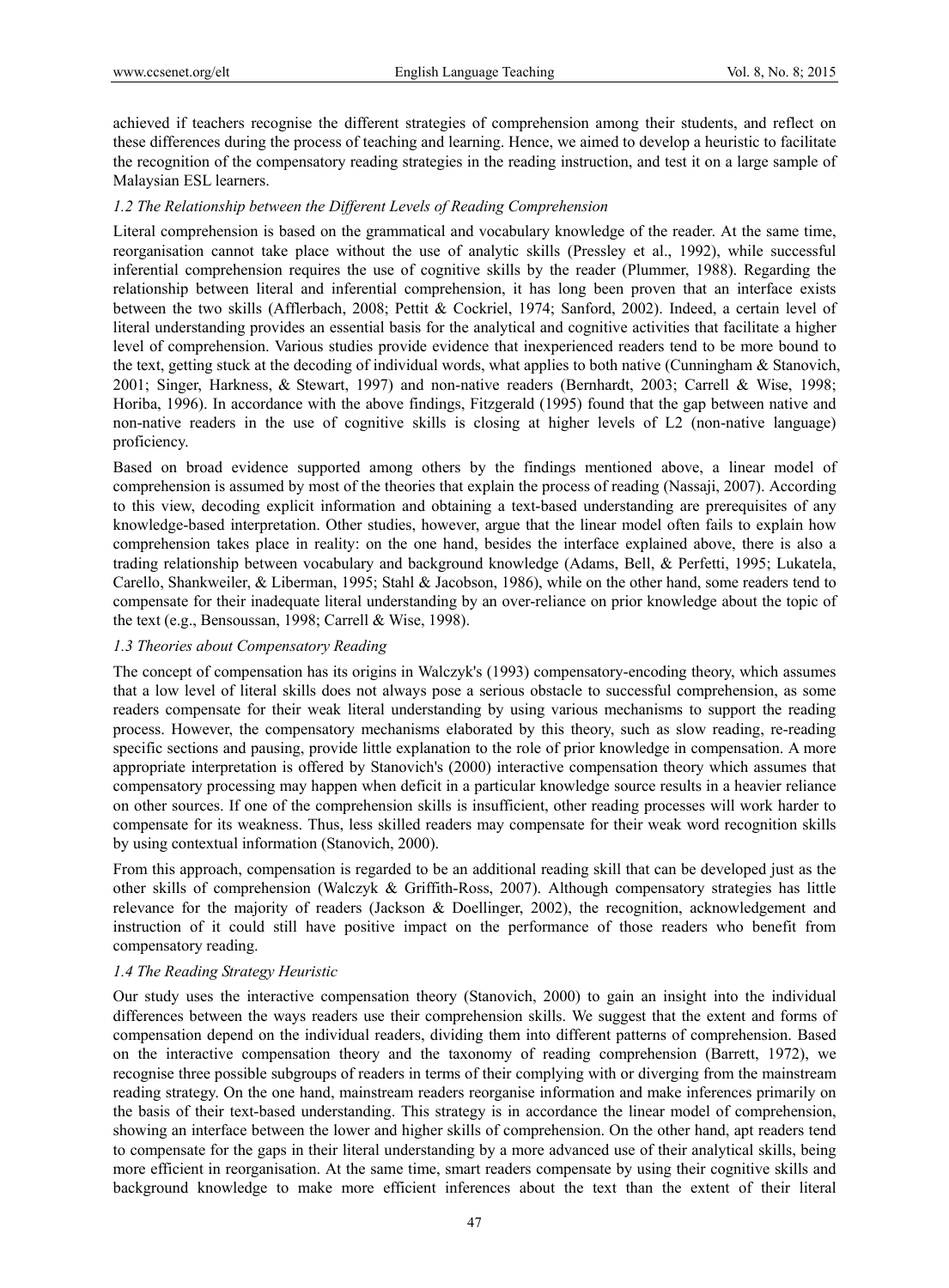#### comprehension (Figure 1).



Figure 1. The reading strategy heuristic

The heuristic presented in Figure 1 contains an interesting question yet to be answered. Based on the discourse of compensatory reading in the literature, it cannot be said clearly, how strongly the different strategies of compensation are correlated – with other words, whether apt and smart readers are the same persons or they constitute two different segments of the learners.

The labels apt and smart may suggest that it is the more successful learners who benefit from compensatory reading strategies. On the contrary, weak and struggling readers are found to use it primarily, as a strategy to fill the gap left by their poor literal comprehension (Spear-Swerling & Sternberg, 1996). Going further on with this course of thoughts, apt readers may be considered to be those learners having limited reading skills and language proficiency, who, as a strategy of effective reading, attempt to use their sense of logic to fill the gaps in their literal comprehension. Similarly, smart reading can be regarded as using the readers' background knowledge and general sense of languages, and perhaps culture, to improve their literal comprehension. In spite of compensatory reading being the refuge of struggling readers, we still stick to the labels apt and smartas we argue that compensation is a legitimate reading skill which needs as much nurturing and attention as any other.

From a pedagogical perspective, identifying the reading strategies of individual learners would empower teachers with an effective tool to address a range of issues related to their instruction. Readers using different strategies may require different teaching approaches, while ignoring non-mainstream reading strategies would impair and discourage those learners who use them. In case it is proven that compensatory strategies are primarily observed among struggling readers in a given educational context, the identification of reading strategies may empower the teachers with a means to reduce educational inequalities.

# **2. Method**

#### *2.1 Aim*

The aim of this study was to verify the applicability of the reading strategy heuristic introduced above on a large sample of L2 readers, and to fill the gaps in our knowledge about the role of compensatory reading in the L2 classroom. We regard heuristic as a general strategy that guides the discovery process by enabling the researcher to transform information to solve a problem (Gorman, 1992). To achieve the above aim, we investigated the prevalence and distribution of compensatory strategies in a large sample of Malaysian secondary school ESL learners.

#### *2.2 Source of Data*

The data used in this study originates in the secondary analysis of a huge database of student results obtained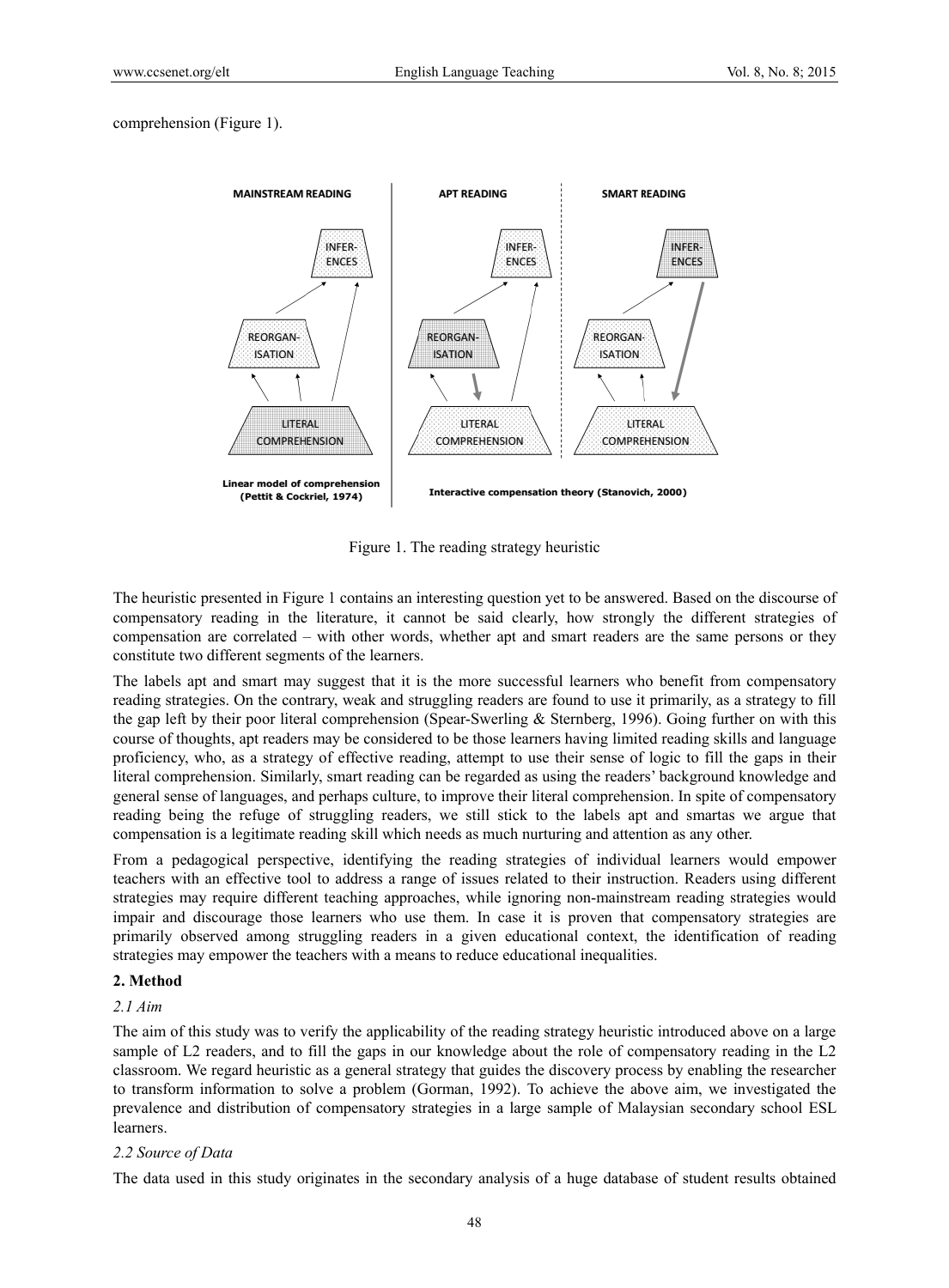using Reading Evaluation and Decoding System (READS), a standardised tool designed for the assessment of reading comprehension, based on the Malaysian ESL curriculum (Abdul, Rashid, & Lin, 2010). The READS assessment consists of 60 multiple choice items: 20 questions about basic understanding (literal skills), 24 questions about information to be found in the text (reorganisation skills) and 16 questions that require higher levels of understanding (inferential skills). Besides the reading comprehension results, the READS database also contains a range of simple explanatory variables about the learners' socio-economic background, academic performance and attitudes.

#### *2.3 Sample*

Our sample consists of 3567 Form 4 (year 10) students from 47 different secondary schools. The schools that participated in the assessment were selected randomly from the 124 public secondary schools located in the Penang State of Malaysia, using the list of public schools published on the official website of the Educational Authority of Penang State (Jabatan Pelajaran Negeri Pulau Pinang). Within the selected schools, however, all students of the respective age group, present at the time of the testing, were involved.

#### *2.4 Variables*

To gain an insight to the role compensatory reading plays in the L2 classroom, we investigated the extent of using compensation at the different levels of reading proficiency. Being a standardised tool of ESL reading evaluation, tested and verified in the Malaysian context, we accepted the READS assessment as a measure of the learners' reading performance (Abdul Rashid, Lin, & Shaik Abdul Malik, 2010). Thus, the total scores attained by the learners in the READS testing were considered to be a clear indicator of their overall proficiency in ESL reading comprehension. Additionally, we analysed the relationship of compensatory strategies with other factors that may influence the learners' reading comprehension. Our construct about these factors was inspired by the tripartite model proposed by Matsumoto, Hiromori and Nakayama (2013) who argue that there are strong multiple correlations between the learners' reading strategy, motivations and beliefs. As the additional questions attached to the READS assessment offered two Likert items relevant to the tripartite model, these items were selected to provide basic information about the self-reported willingness of the learners to read in English, along with the self-assessment of their own reading comprehension skills (Table 1).

| Variable                                                  | Data source                                                                                                           | Use of data                  |  |  |  |  |
|-----------------------------------------------------------|-----------------------------------------------------------------------------------------------------------------------|------------------------------|--|--|--|--|
| ESL reading proficiency                                   | multiple<br>READS score: 60<br>Total<br>choice questions                                                              | Reading proficiency analysis |  |  |  |  |
| Result of literal comprehension                           | 20 multiple choice questions                                                                                          | Strategy analysis            |  |  |  |  |
| Result of reorganisation                                  | 24 multiple choice questions                                                                                          | Strategy analysis            |  |  |  |  |
| Result of inferential comprehension                       | 16 multiple choice questions                                                                                          | Strategy analysis            |  |  |  |  |
| Willingness to read in English                            | 4-point Likert item: "Do you like<br>reading in English?"                                                             | Motivation analysis          |  |  |  |  |
| Self-assessment of own<br>reading<br>comprehension skills | 4-point Likert item: "When you read Belief analysis<br>something in English, to what extent<br>do you understand it?" |                              |  |  |  |  |

|  | Table 1. The variables and data sources used for the analysis |  |  |  |  |
|--|---------------------------------------------------------------|--|--|--|--|
|  |                                                               |  |  |  |  |

#### *2.5 Data Analysis*

As a first step of the data analysis, the general trend of reading strategies was examined, based on the average performance of the entire sample in each of the three comprehension skills measured by the READS assessment. This step was important to check the validity of using READS specifically for the investigation of the relationship between literal, reorganisation and inferential comprehension, the predominance of the linear model being expected from the majority of readers.

Subsequently, we identified the mainstream, the apt and the smart readers in the sample. Mainstream readers were defined, according to the linear model of comprehension, to have attained their highest performance in literal comprehension. Accordingly, compensatory reading was associated with those students whose literal skills were assessed equal to or lower than their reorganisation and/or inferences (Table 2).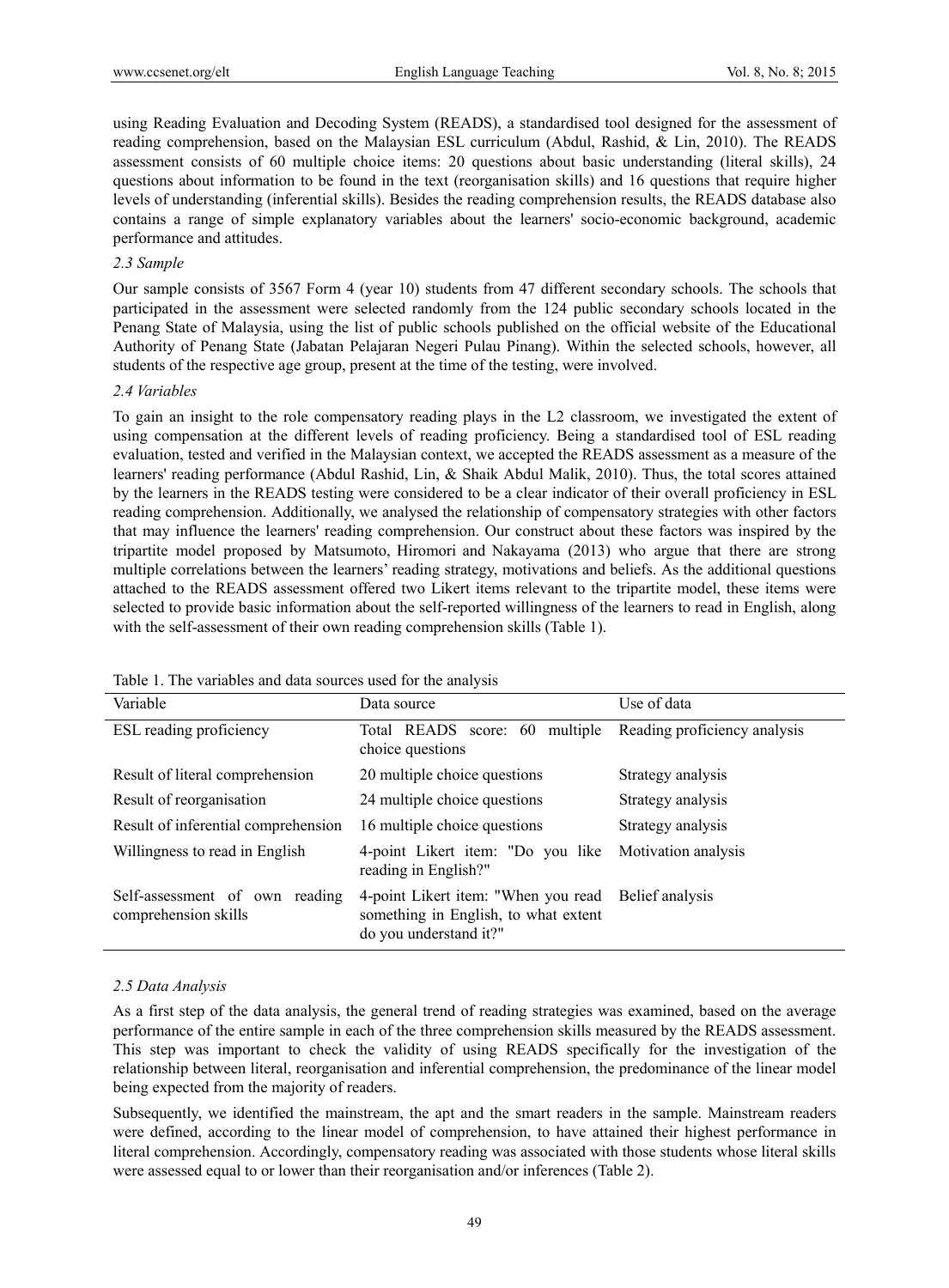#### Table 2. The method of identifying the mainstream, apt and smart readers

| Mainstream readers                         | Compensatory readers |                    |  |  |
|--------------------------------------------|----------------------|--------------------|--|--|
|                                            | Apt readers          | Smart readers      |  |  |
| Lit - $\text{Re}o > 0$ AND Lit - Inf $> 0$ | Lit - Reo $\leq 0$   | Lit - Inf $\leq 0$ |  |  |

Lit = the percentage of correct answers to all questions which assessed the readers' literal comprehension.

Reo = the percentage of correct answers to all questions which assessed the readers' reorganisation comprehension.

Inf = the percentage of correct answers to all questions which assessed the readers' inferential comprehension.

Having identified the different groups of readers by strategy use, we observed the prevalence of compensatory reading strategies in the sample, and analysed the correlation between the occurrence of 'aptitude' and 'smartness' among the individual learners. Subsequently, we measured the distribution of apt and smart readers at the different levels of reading proficiency, to determine which groups of students would most benefit from the recognition of compensation in the ESL classroom as a legitimate reading strategy. Finally, we examined the correlations between the learners' strategy use, motivation to read and belief about own reading competence.

#### **3. Results**

## *3.1 The Prevalence of the Different Reading Strategies*

Descriptive statistical analysis of the READS results proved that the reading strategies of a vast majority of the ESL learners in our sample can be explained by the linear model of reading comprehension. The mean percentages of the correct answers gradually decrease from the literal questions to those assessing the learners' inferential skills. Further analysis showed that the distributions of the individual results are quite similar, with the higher level skills being distributed somewhat more balanced and symmetrically (Table 3).

|                |      | Assessed skill of reading comprehension Mean score (%) Standard deviation of mean score percentages |
|----------------|------|-----------------------------------------------------------------------------------------------------|
| Literal        | 724  | 21.5                                                                                                |
| Reorganisation | 60.2 | 20.6                                                                                                |
| Inferential    | 54.7 | 23.4                                                                                                |

Table 3. General results in the different skills of reading comprehension  $(N=3567)$ 

Although the relationship between the learners' different reading skills exposes the predominant role of the linear model, a substantial segment of the assessed students were proven to use some kind of compensatory strategy. Applying the definitions of mainstream, apt and smart readers as suggested by the proposed reading strategy heuristic, almost one quarter of the entire sample falls into the category of compensatory readers (Figure 2). Furthermore, a strong and significant positive relationship was unveiled between 'aptitude' and 'smartness', 45% of the apt readers benefiting from smart reading strategy as well, while the similar proportion among the smart readers is 38% - the respective percentages for the whole sample standing at 13 and 16 (Sig=0.000). In other words, apt readers' tend to benefit from the use of smart reading strategies more than their mainstream peers, and the same trend is observed in the case of smart readers' using the apt strategy (Figure 3).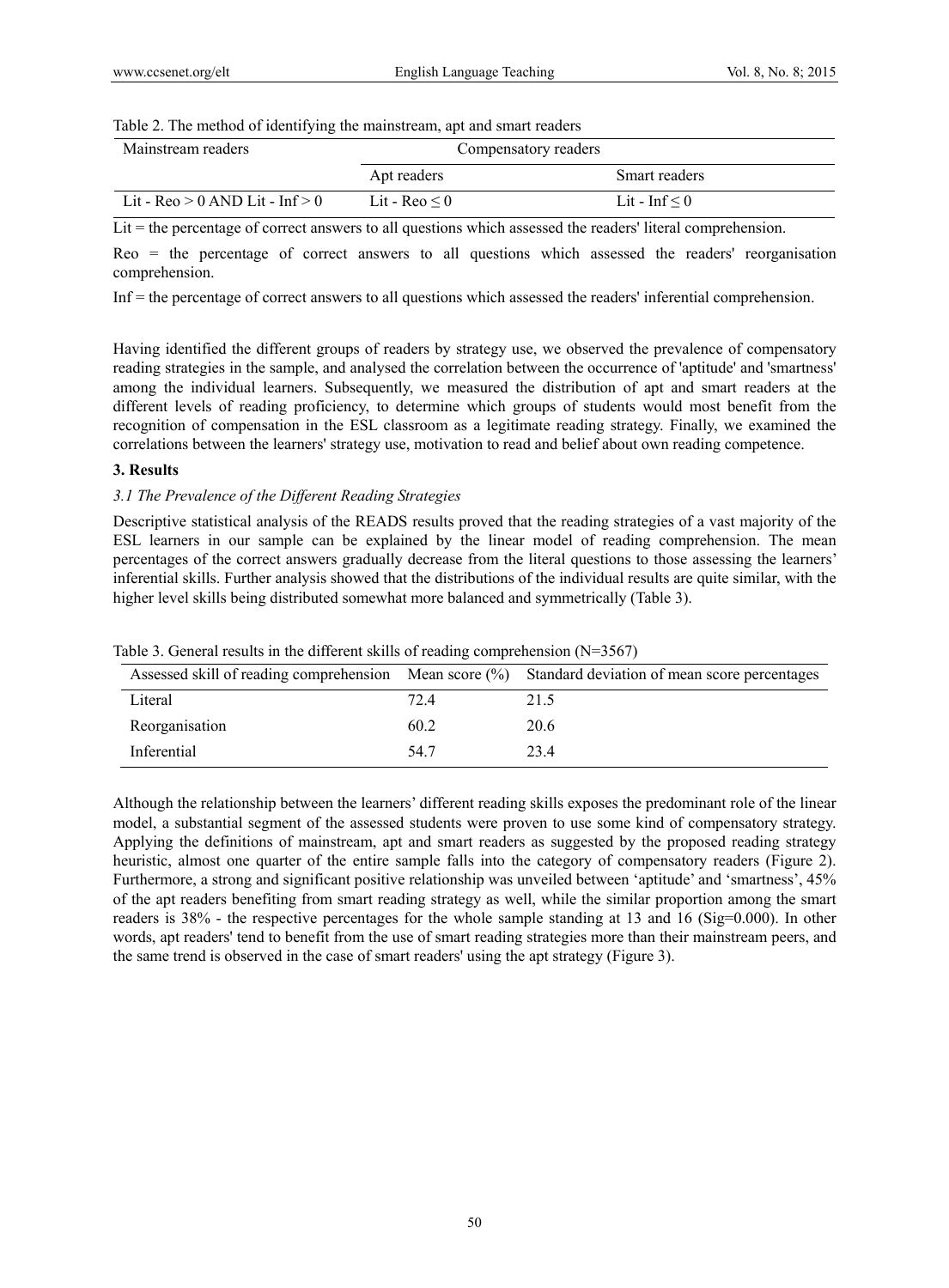

Figure 2. Prevalence of the different reading strategies within the whole sample (n=3567)



Figure 3. Proportion of learners of using both types of compensatory reading strategies among the apt and smart readers (n=833)

#### *3.2 The Correlation between Reading Strategies and Other Factors*

By the analysis of the correlations between the learners' reading strategies and the other factors that may influence their reading comprehension, we found that those learners who use compensatory reading strategies tend to have somewhat lower reading proficiency than the mainstream readers. In spite of this trend, the use of the smart reading strategy was found to be positively correlated with both the learners' motivation towards reading and their belief about own reading skills (Table 4). The importance of this finding is stressed by the fact that smart readers use inferences to fill the gaps in their literal understanding, which is a higher-level skill of comprehension than the reorganisation used by apt readers. While the higher levels of motivation and self-confidence observed among the smart readers does not automatically convert into more successful reading, it still reveals a potential that may be converted into higher proficiency in reading comprehension.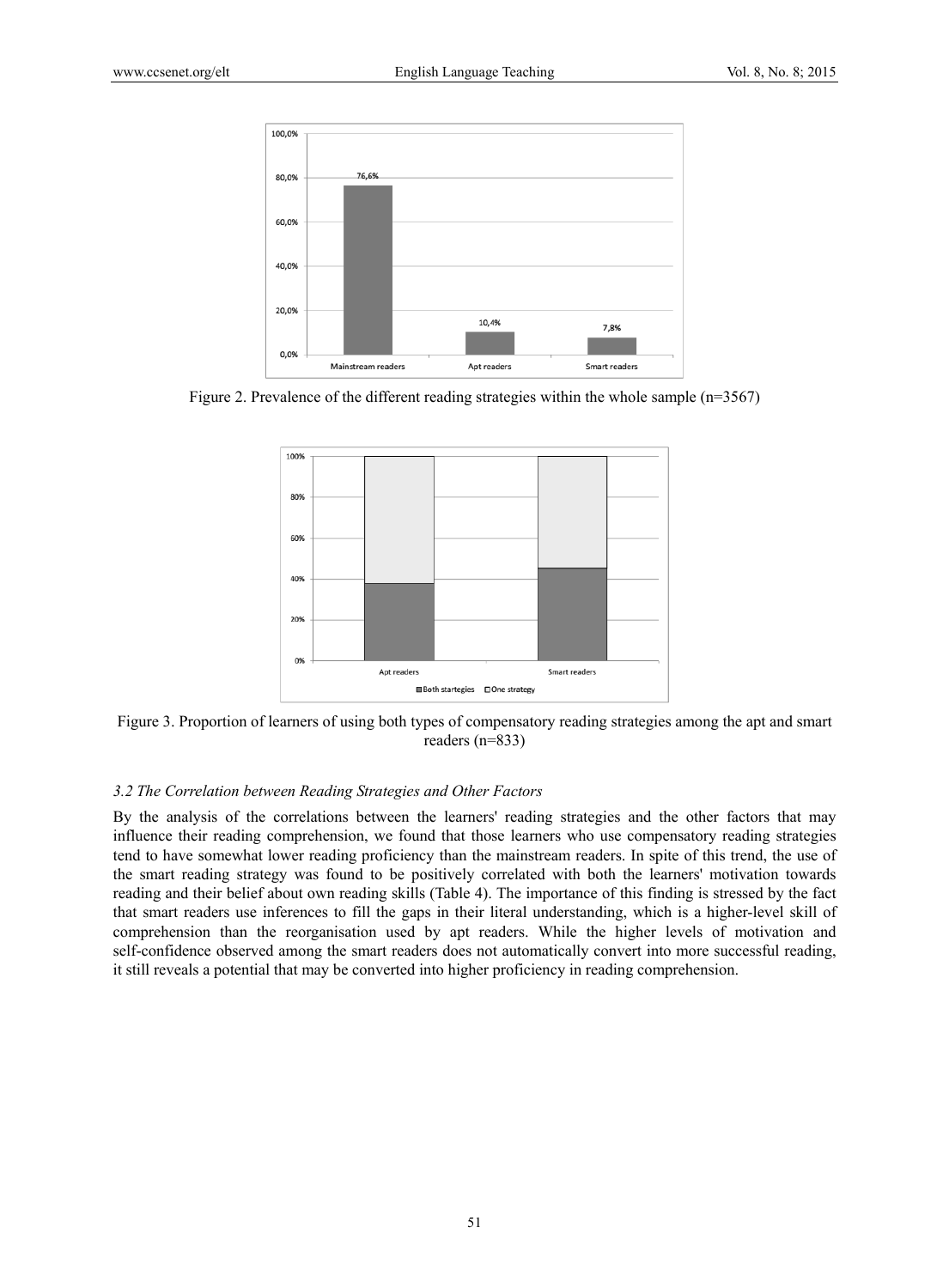| Group of learners by<br>reading strategy | Prevalence in the<br>whole sample $(\% )$ | Mean<br>score<br>1n<br>READS $(\% )$ | of<br>Percentage<br>like<br>who<br>learners | of<br>Percentage<br>who<br>learners                                  |
|------------------------------------------|-------------------------------------------|--------------------------------------|---------------------------------------------|----------------------------------------------------------------------|
|                                          |                                           |                                      | $ESL$ reading <sup>a</sup>                  | believe<br>they<br>are<br>good at reading in<br>English <sup>a</sup> |
| Mainstream readers                       | 76.6                                      | 64.0                                 | 61.4                                        | 63.3                                                                 |
| Apt readers                              | 16.0                                      | 56.5                                 | 61.4                                        | 61.4                                                                 |
| Smart readers                            | 13.4                                      | 60.3                                 | 64.9                                        | 67.2                                                                 |
| Significance of<br>correlation           | 0.0                                       | 0.0                                  | 0.0                                         | 0.0                                                                  |

Table 4. The academic profile of the different groups of readers by reading strategy (N=3567)

a. The 4-point Likert items about the learners' motivation and beliefs were categorised into one positive and one negative answer each.

While the comparison of the mean READS scores shows only slight disadvantage in the academic background of those readers who benefit from compensatory strategies, a closer glance to the distribution of apt and smart readers by overall reading proficiency reveals that a significant group of low-performing learners use compensation to facilitate the process of comprehension (Figures 4-6).



Figure 4. Distribution of READS Results among the Mainstream Readers (N=2734)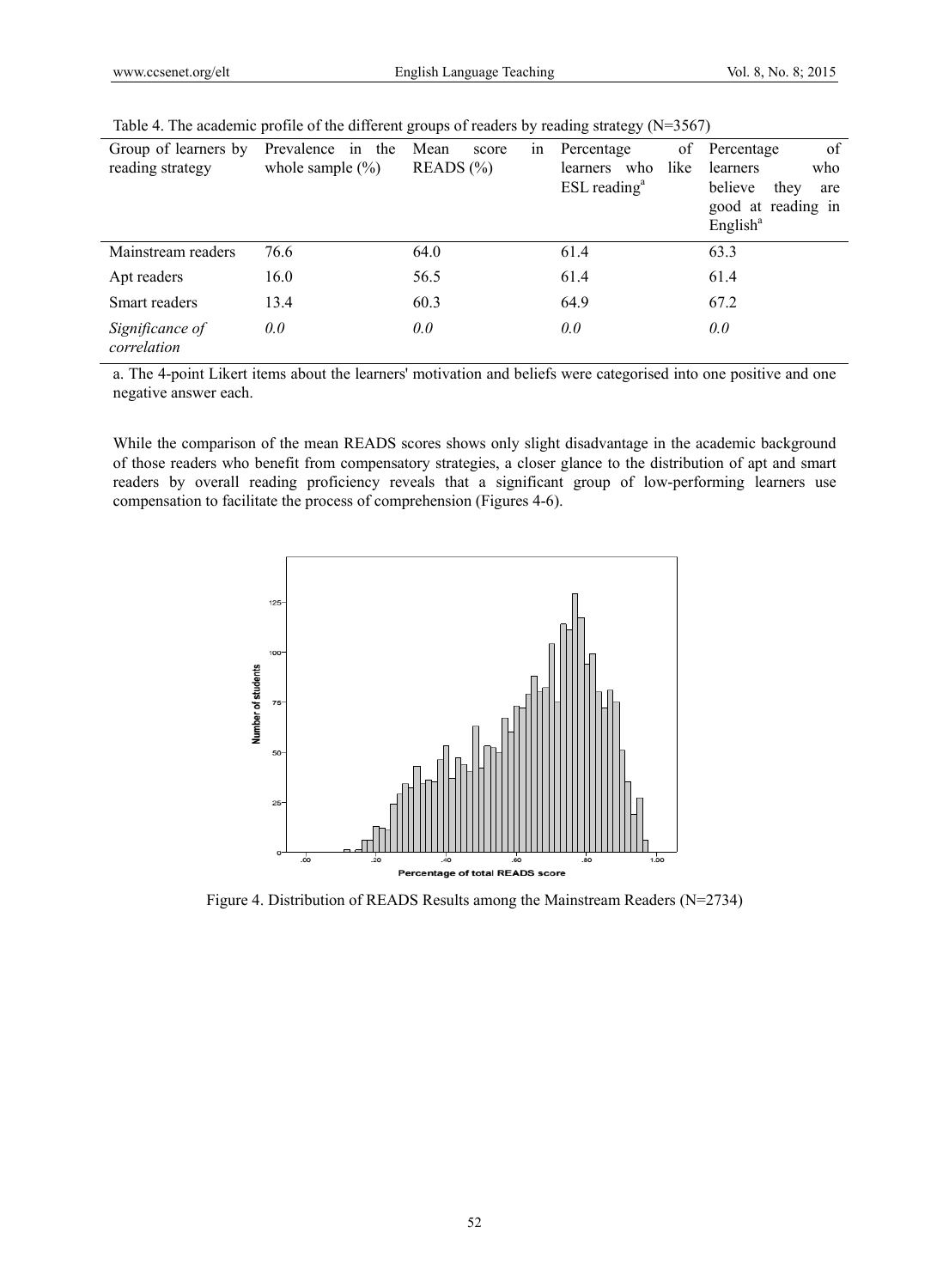

Figure 5. Distribution of READS results among the apt readers (N=572)



Figure 6. Distribution of READS results among the smart readers (N=478)

As it is clearly shown by Figures 5 and 6, compensatory strategies are most prevalent among the higher and lower proficiency segments of the learners, while medium performers tend to prefer the mainstream strategy. This pattern implies that compensatory readers may use a set of skills that are beyond the scope of the mainstream reading instruction.

#### **4. Discussion**

The findings presented in this study are in accordance with the reading strategy heuristic. The linear model of reading comprehension explained the READS results of a majority of the learners, what reflects the distribution suggested by Jackson and Doellinger (2002). At the same time, a substantial prevalence of compensatory reading could also be detected in the sample, the use of its two different strategies being strongly correlated. Such a pattern implies that compensatory reading tends to be applied as a coherent strategy in the minds of the apt and smart readers.

The heavy presence of poor readers among the learners who use the apt and the smart reading strategies supports the previous theories and findings about compensatory readers being represented among the lower achievers in the L2 classroom (Spear-Swerling & Sternberg, 1996; Stanovich, 2000). Considering the trend that the apt and the smart readers are over-represented among both the least and the most proficient learners, we suggest that compensatory reading requires a set of language skills which are not taught and, subsequently, not rewarded in the common practice of L2 instruction. Such an interpretation has a strong resonance with the theory presented by Walczyk and Griffith-Ross (2007) who claim compensation to be a separate reading skill.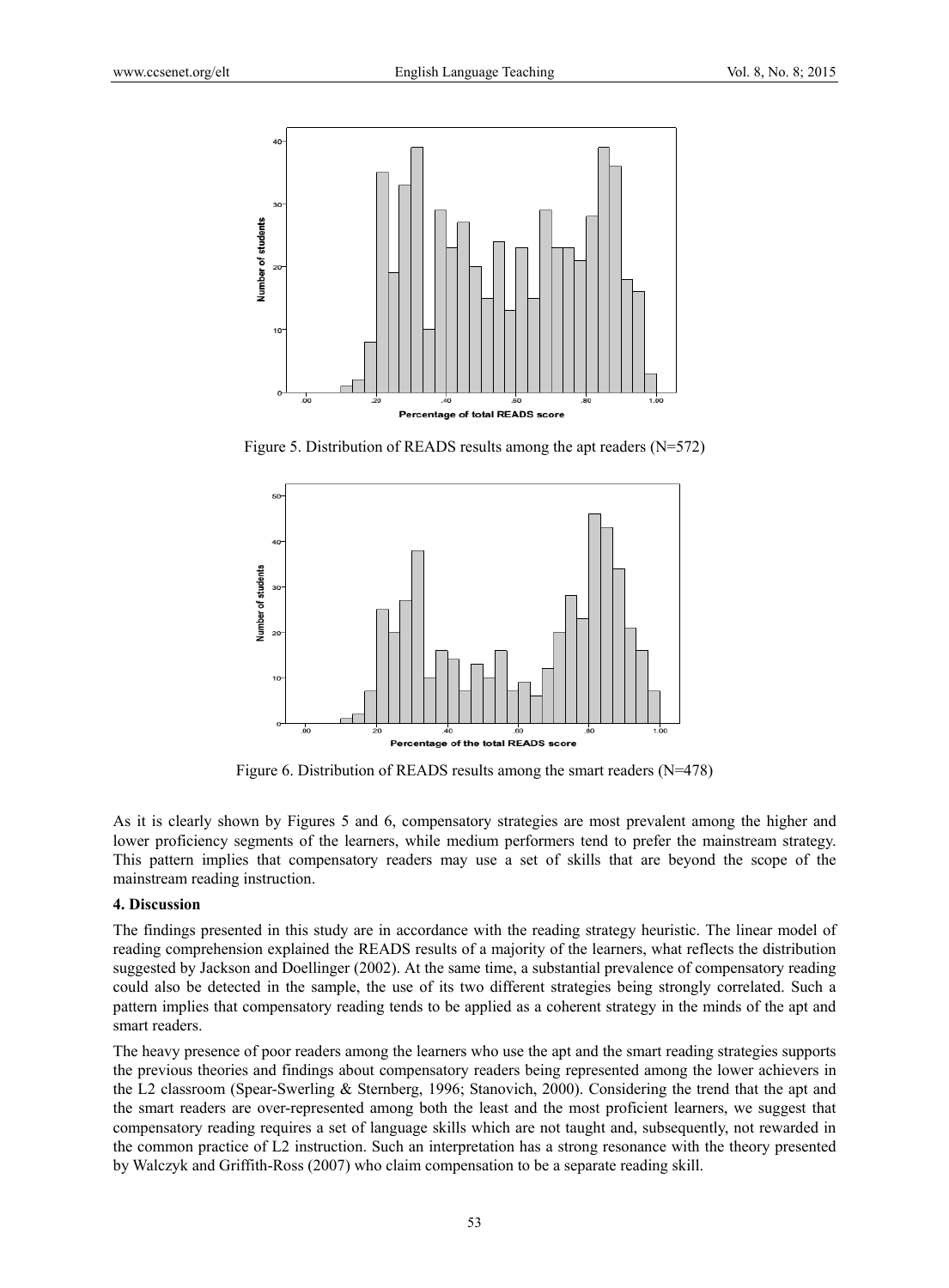The presented findings partially supported the tripartite model of strategy use, motivations and beliefs in L2 reading as they revealed positive correlations between one of the compensatory strategies and the two other factors included in that model (Matsumoto et al., 2013). Furthermore, taking into consideration that the correlation was observed in respect to that strategy which involves the use of a higher-level reading skill, we argue that there is an association between the notions of compensatory reading and successful reading in the minds of those who benefit from compensatory strategies. Hence, rather than being another tool that would provide additional support to bright students only, compensatory reading strategies tend to serve as lifebuoy for a significant minority of students who struggle with weak reading skills and L2 proficiency.

#### **5. Conclusion**

The reading strategy heuristic proposed by the authors provided a suitable framework to discuss the READS results in a meaningful way. Based on the interpretation of our data, we argue that the use of apt and smart reading strategies is an indicator of a separate language skill that is barely taught and rewarded in the mainstream L2 classroom. As this talent was found to prevail in a substantial segment of those learners struggling with poor reading proficiency, the concept of compensatory reading, along with the use of a standardised reading assessment, would empower language teachers with a relatively easy method to find a dormant reading skill in some of their weakest students.

Bearing in mind that the acceptance of certain skills as talent is always relative and dependent on the cultural setting (Schneidermann & Desmarais, 1988), we argue that our findings have two implications for the classroom practice. On the one hand, compensatory reading should be recognised, promoted and rewarded by L2 teachers as a legitimate strategy of reading comprehension. On the other hand, the compensatory skill possessed by apt and smart readers should be discovered and cultivated, especially among low-proficiency readers. As this segment of readers are found to be already more motivated and self-confident than their peers among low-performers, the recognition of their dormant skill would be likely to dramatically enhance their reading comprehension. Through the recognition of compensation as a separate reading skill that explains the non-mainstream reading behaviour of apt and smart readers, teachers would obtain a means of better understanding, assisting and motivating some of the lowest achievers in their classrooms. The spread of such an approach in the mainstream L2 instruction would facilitate that public education systems live up to their mission, and reduce the waste of talents that has been an ever-present side effect of mass education since its beginnings.

#### **References**

- Abdul Rashid, M., & Lin, S. E. (2010). READS: Reading Evaluation and Decoding System in support of informed reading instruction. *Journal of Research & Reflections in Education, 4*(2), 126-141.
- Abdul Rashid, M., Lin, S. E., & Shaik Abdul Malik, M. I. (2010). Making Sense of Reading Scores with Reading Evaluation and Decoding System (READS). *English Language Teaching, 3*(3), 35-46. http://dx.doi.org/10.5539/elt.v3n3p35
- Adams, B. C., Bell, L. C., & Perfetti, C. A. (1995). A trading relationship between reading skill and domain knowledge in children's text comprehension. *Discourse Processes, 20*(3), 307-323. http://dx.doi.org/10.1080/01638539509544943
- Afflerbach, P. (2008). Meaningful assessment of struggling adolescent readers. In S. D. Lenski & J. L. (Eds.). *Reading success for struggling adolescent learners* (pp. 249-264). New York: Guilford.
- Barrett, T. C. (1972). *Taxonomy of reading comprehension*. Lexington, MA: Ginn and Company.
- Bensoussan, M. (1998). Schema effects in EFL reading comprehension. *Journal of Research in Reading, 21*(3), 213-227. http://dx.doi.org/10.1111/1467-9817.00058
- Bernhardt, E. (2003). Challenges to reading research from a multilingual world. *Reading Research Quarterly,* **38(1)**, 112-117. Retrieved from http://www.jstor.org/discover/10.2307/4151693?sid=21105952931491&uid=40488&uid=2&uid=62&uid=5 910200&uid=3&uid=3738672&uid=47901&uid=67
- Carrell, P. L., & Wise, T. E. (1998). The relationship between prior knowledge and topic interest in second language reading. *Studies in Second Language Acquisition, 20*(3), 285-309. http://dx.doi.org/10.1017/S0272263198003015
- Cunningham, A. E., & Stanovich, K. E. (2001). What reading does for the mind. *Journal of Direct Instruction, 1*(2), 137-149.
- Gorman, M. E. (1992). *Simulating science: Heuristics, mental models, and technoscientific thinking* (Vol. 31). Bloomington: Indiana University Press.